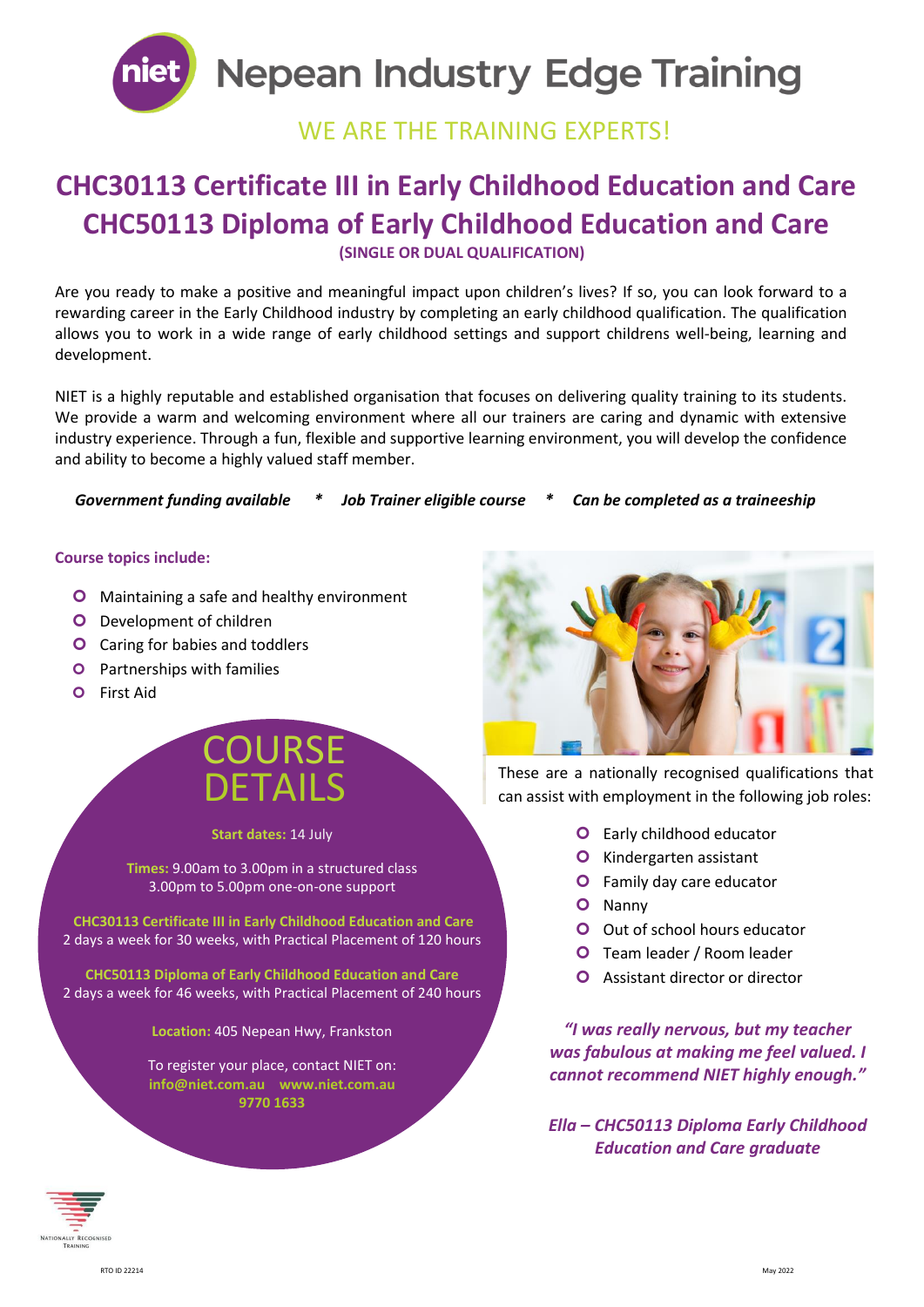# **CHC30113 Certificate III in Early Childhood Education and Care CHC50113 Diploma of Early Childhood Education and Care**



#### **Classroom based course**

Classes run two days per week in a classroom with student's being taught by a trainer who guides and supports them through all aspects of the course. The trainer assists students with course content, assignments and general course work. Students are also able to gain individual help from their trainer. Students must maintain 80% attendance and keep up with successfully submitting assessments, or they can be withdrawn.

#### **Practical Placement**

Practical Placement allows students to complete work experience in a real life workplace. It gives students the opportunity to gain skills and put classroom knowledge into practice.

NIET has a range of places where students can undertake Practical Placement and gain valuable skills and connections. Students are required to successfully complete the Practical Placement component of the course to gain the qualification.

For learners working in the industry, working hours may be used for Practical Placement with the approval of the employer.

#### **Assessment methods**

A range of assessment methods are used including:

- **O** Written assignments
- O Projects
- **O** Case studies and scenarios
- **O** Workplace portfolios
- **O** Presentations
- **O** Practical Placement logbook
- **O** Practical Placement observations by NIET



#### **Education and support services**

Students are provided with a range of support services depending on their individual needs. All students have access to their trainer, who has extensive experience and expertise in the course content and industry. For further information regarding education and support services please contact us, as we are always happy to help.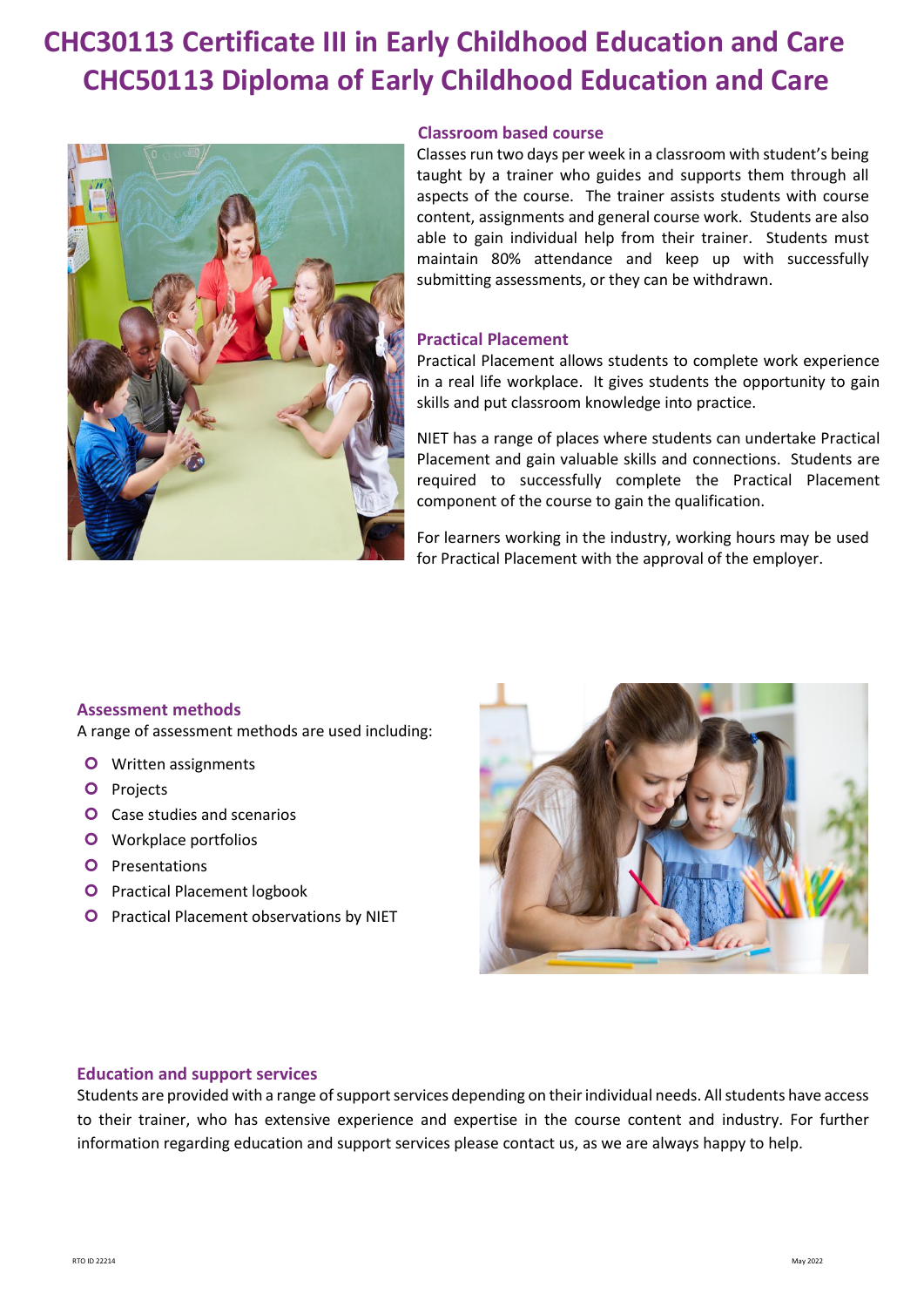### **CHC30113 Certificate III in Early Childhood Education and Care CHC50113 Diploma of Early Childhood Education and Care**

**CHC30113 Certificate III in Early childhood education and care has 18 units:** 15 core units, 3 elective units **CHC50113 Diploma of Early childhood education and care has has 28 units:** 23 core units, 5 elective units

| Unit code | Unit name                                                                              | Cert III /<br><b>Diploma</b> | CHC30113 Certificate<br>Education and<br>childhood<br>III in Early<br>Care | Early Childhood<br>CHC503 Diploma of<br>Education and<br>Care |
|-----------|----------------------------------------------------------------------------------------|------------------------------|----------------------------------------------------------------------------|---------------------------------------------------------------|
| HLTAID004 | Provide an emergency first aid response in an education and care setting               | Both                         | Core                                                                       | Core                                                          |
| CHCDIV001 | Work with diverse people                                                               | <b>Both</b>                  | Elective                                                                   | Elective                                                      |
| CHCDIV002 | Promote Aboriginal and/or Torres Strait Islander cultural safety                       | <b>Both</b>                  | Core                                                                       | Core                                                          |
| CHCECE001 | Develop cultural competence                                                            | Both                         | Core                                                                       | Core                                                          |
| HLTWHS001 | Participate in workplace health and safety                                             | Cert III                     | Core                                                                       |                                                               |
| CHCECE012 | Support children to connect with their world                                           | Cert III                     | Elective                                                                   |                                                               |
| CHCLEG001 | Work legally and ethically                                                             | <b>Both</b>                  | Core                                                                       | Core                                                          |
| CHCPRT001 | Identify and respond to children and young people at risk                              | Both                         | Core                                                                       | Core                                                          |
| CHCECE009 | Use an approved learning framework to guide practice                                   | Both                         | Core                                                                       | Core                                                          |
| CHCECE002 | Ensure the health and safety of children                                               | <b>Both</b>                  | Core                                                                       | Core                                                          |
| CHCECE007 | Develop positive and respectful relationships with children                            | <b>Both</b>                  | Core                                                                       | Core                                                          |
| CHCECE005 | Provide care for babies and toddlers                                                   | <b>Both</b>                  | Core                                                                       | Core                                                          |
| CHCECE003 | Provide care for children                                                              | Both                         | Core                                                                       | Core                                                          |
| CHCECE004 | Promote and provide healthy food and drinks                                            | <b>Both</b>                  | Core                                                                       | Core                                                          |
| CHCECE011 | Provide experiences to support children's play and learning                            | <b>Both</b>                  | Core                                                                       | Elective                                                      |
| CHCECE013 | Use information about children to inform practice                                      | <b>Both</b>                  | Core                                                                       | Elective                                                      |
| CHCECE010 | Support the holistic development of children in early childhood                        | <b>Both</b>                  | Core                                                                       | Elective                                                      |
| CHCECE017 | Foster the holistic development and wellbeing of the child in early childhood          | Diploma                      |                                                                            | Core                                                          |
| CHCECE018 | Nurture creativity in children                                                         | <b>Both</b>                  | Elective                                                                   | Core                                                          |
| HLTWHS003 | Maintain work health and safety                                                        | Diploma                      |                                                                            | Core                                                          |
| CHCECE016 | Establish and maintain a safe and healthy environment for children                     | Diploma                      |                                                                            | Core                                                          |
| CHCECE020 | Establish and implement plans for developing cooperative behaviour                     | Diploma                      |                                                                            | Core                                                          |
| CHCECE021 | Implement strategies for the inclusion of all children                                 | Diploma                      |                                                                            | Core                                                          |
| CHCECE022 | Promote children's agency                                                              | Diploma                      | $\overline{a}$                                                             | Core                                                          |
| CHCECE023 | Analyse information to inform learning                                                 | Diploma                      | ÷.                                                                         | Core                                                          |
| CHCECE024 | Design and implement the curriculum to foster children's learning and development      | Diploma                      |                                                                            | Core                                                          |
| CHCECE019 | Facilitate compliance un an education and care service                                 | Diploma                      |                                                                            | Core                                                          |
| BSBSUS501 | Develop workplace policy and procedures for sustainability                             | Diploma                      |                                                                            | Elective                                                      |
| CHCECE025 | Embed sustainable practices in service operations                                      | Diploma                      |                                                                            | Core                                                          |
| CHCECE026 | Work in partnership with families to provide appropriate education & care for children | Diploma                      |                                                                            | Core                                                          |

You can choose to complete the CHC30113 Certificate III in Early Childhood Education and Care qualification, or continue on to complete the CHC50113 Diploma of Early Childhood Education and Care. When continuing on to complete the dual qualification you will receive credits towards the units you have already completed.

Applicants who wish to select other electives should contact NIET to determine if the applicants preferred units fit the packaging rules and if NIET has the resources to deliver the unit. This will be dealt with on a case by case basis.

#### **Funding, fees and charges**

This training is delivered with Victorian and Commonwealth Government funding. Individuals with disabilities are encouraged to access subsidised training through the Skills First Program. Student fees in full – www[.niet.com.au](http://www.niet.com.au/)

| <b>Qualification</b>                                           | <b>Government</b><br>funded<br>concession | <b>Government</b><br>funded | <b>Fee For Service</b> |
|----------------------------------------------------------------|-------------------------------------------|-----------------------------|------------------------|
| CHC30113 Certificate III in Early Childhood Education and Care | \$326.40                                  | \$499.00                    | \$3,174                |
| CHC50113 Diploma of Early Childhood Education and Care         | Not applicable                            | \$395.00                    | \$8,830                |